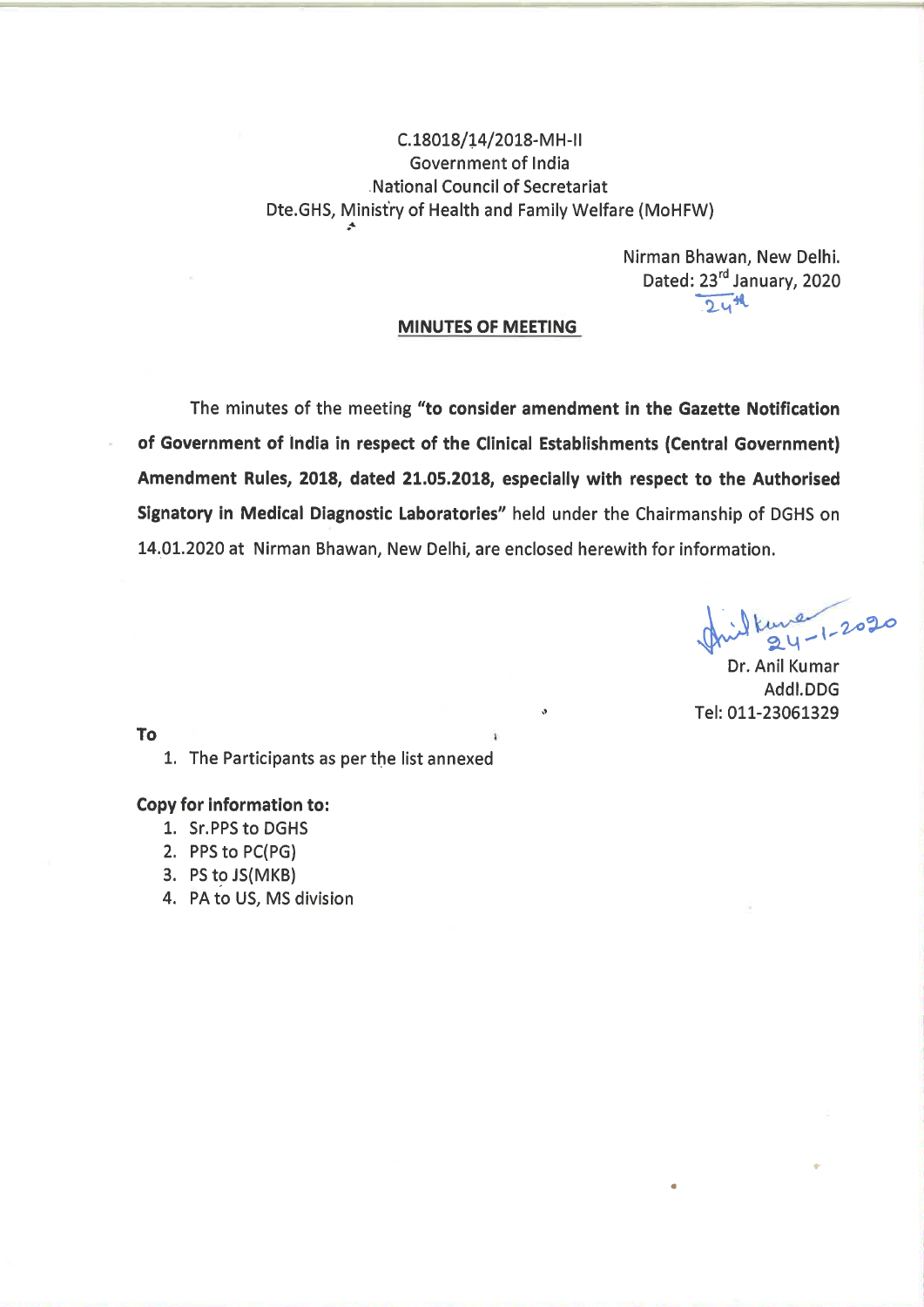## **Minutes of the meeting held under the Chairmanship of DGHS on 14.01.2020 at 10.30 AM in Resource Centre, Room No.445-A Wing, Fourth Floor, Nirman Bhavan, New Delhi**

A meeting was held under the Chairmanship of Dr. Rajiv Garg, DGHS on 14.01.2020 at 10.30 AM in the Resource Centre, Room No.445-A Wing, Fourth Floor, Nirman Bhavan, New Delhi, to consider amendment in the Gazette Notification of Government of India in respect of the Clinical Establishments (Central Government) Amendment Rules, 2018, dated 21<sup>st</sup> March 2018, especially with respect to the authorized signatory in Medical Diagnostic Laboratory Reports.

List of participants is annexed.

After welcome and introduction, **Dr. Rajiv Garg, DGHS** informed that today's meeting has been called to bring about a consensus on the Minimum Standards to be followed in provision of Medical Diagnostic Laboratory Services within the current legal framework and various Courts Orders. He called upon participants that they may appreciate that it is highly important to implement Standard based laboratory care in order to provide accurate lab reports so that Clinicians can make the correct diagnosis of the medical condition and are able to deliver the required Medical care to the patients. The implications of wrong reports are very serious in nature.

**Dr. Anil Kumar, Addl.DDG**, made a Power-Point Presentation incorporating the following:-

Purpose and main provisions of the Clinical Establishments Act, 2010 (CEA), current situation of laboratory work in Government Sector and interpretation of Gazette Notification dated 21.05.2018. He informed that following two issues are there for consideration by this Committee:

1. Direction by the Hon'ble High Court of Jaipur, vide its Order dated 30.05.2018, wherein it is mentioned that "why the minimum qualification were not prescribed for the Basic Composite Laboratory in the Notification". Further order dated 06.11.2019 has directed this Ministry to finalize and publish the Notification (i.e., if amended) within three months, i.e., by 06.02.2020.

2. As per the Order of Hon'ble High Court of Delhi dated 26.11.2019, Ministry shall decide the representations of various associations in the court cases within the time allowed by the Jaipur High Court.

He also informed the processes involved including chronological sequence of events before and after the publication of the Gazette Notification dated 21.05.2018. The Court Orders existing at that time, especially the Delhi High Court Order dated 15.09.2017 and Supreme Court Order dated 12.12.2017, and opinions of various stakeholders including public comments received were considered while finalizing the Notification. He highlighted that as per the order of Delhi High Court dated 15.09.2017, medical report is a medical certificate, as provided under the Indian Medical Council Act, 1956.

He further informed about the provision of the Indian Medical Council Act, wherein only the medical practitioner registered with MCI or State Medical Council is authorized to sign the medical certificate. Under PCPNDT Act, medical geneticists having medical qualifications or PG degree in Biological Sciences are allowed to conduct tests related to Pre-Natal Diagnostic Techniques but no where it is mentioned that they can sign the report. Under Drugs and Cosmetics Act, drug testing is allowed by those holding PG Degree in medicine/Pharmacy/Sciences. He interpreted that the drugs testing may not be considered as a medical diagnostic report. He informed about the key provisions under Delhi High Court Order dated 15.09.2017 and Hon'ble Supreme Court Order dated 12.12.2017 and subsequent stand of Board of Governors in supersession of MCI, wherein it has explained the Supreme Court Order and endorsed and informed about the Government Gazette Notification dated 21.05.2018.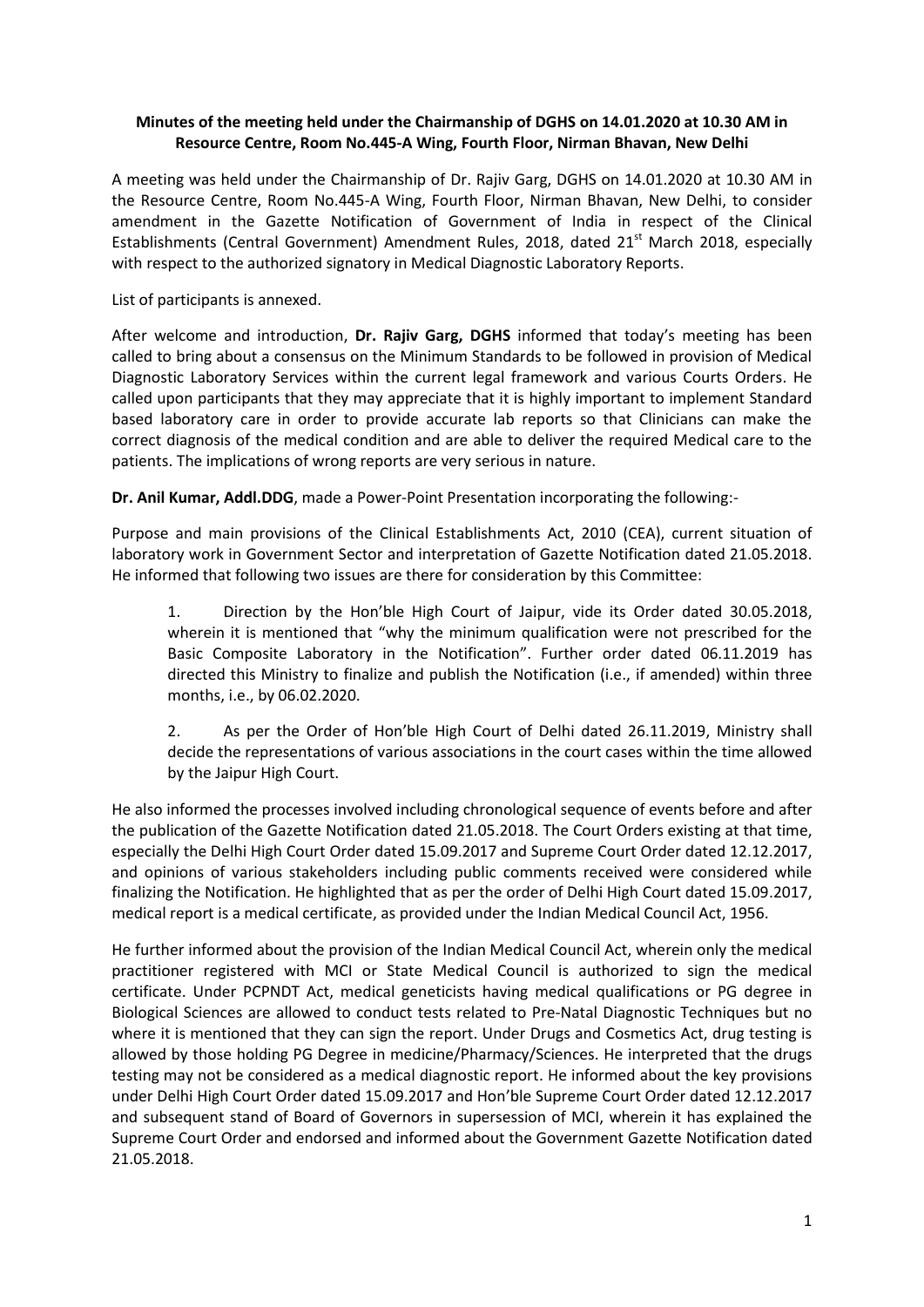## **After presentation, DGHS invited comments from the participants, the main points of which are summarized as under:**

**Dr. Ajay Soni, ACBM** stated that the convention of signing the Lab Reports, which was in practice in the Country before May, 2018, has not been followed in drafting of the Notification. There was no regulation prior to the Gazette Notification in this regard. PCPNDT, Drug & Cosmetics Act which are Acts of MoHFW allow equal status to the Non-Medical Post Graduates in Sciences. In many other Countries also, the non-medical Lab Scientists are holding the posts of Lab Directors and also signing the Reports. He stated that their association has no issue of their members being called as Technicians as mentioned in the Judgment dated 15.09.2017 of the Hon'ble High Court of Delhi.

**Dr. Neetu Khurana** informed that only doctors are answerable in respect of lab reports to Consumer Court, Medical Council and other Courts. PhDs have the capability to carry out the tests related to their respective topics/fields only, there is no regulatory body for them and they are not answerable in the Courts.

**Dr. Subrata Sinha** stated that anyone who conducts the test is also liable, as in many tests the nonmedical person is also the Professional In-charge. Why should the doctors want to be responsible for the work done by the Scientist/Technicians.

**Dr. B.C. Koner** informed that the provisions of Civil and Criminal Negligence apply only to Doctors and not to non-medical persons.

**Dr. Uma Kanga** said that they do not give any opinion or make any diagnosis in respect of the tests conducted by them. They report only for the work done by them. Gazette Notification has ignored the competency of M.Sc./Ph.D. Scientists. While during the selection process, even in UPSC and AIIMS, the members of their association have been considered equal to medical doctors.

**Mr. Devesh Deval** informed that we should not justify the quackery and dilute standards. It is wrong to state that there was no regulation before the CEA, as IMC Act is an old Act and it clarifies that only a MBBS Doctor, registered under IMC Act can sign any medical certificate. Lab report is also a medical certificate. Specialist/Super-Specialist Doctors are there for opinions in their respective specialities. There is shortage of medical teachers in the country and to meet the same, the M.Sc./Ph.D. is allowed only to a limited extent. We have to have the systems and standards in place all over the country. Initially people with MSc. Biochemistry, Microbiology were accommodated as a good will gesture in Medical Colleges in MCI – "Point was objected by the non-medical participants". He further stated that we should have system approach for regulation of various aspects of Labs and ensure implementation of the same. It is true that the system for regulation of non-medical persons in the Labs needs attention.

**Dr. R. K. Vats** stated that those doctors and non-medical Lab Professionals who have passion to serve the country, should own up what they are doing. Lab reports should be written clearly and scanned signatures should not be used on the reports. He also emphasized that each Laboratory personnel is entitled to do his/her work and own it. Further he mentioned that it is preferable that the reports are signed in ink/pen, so that the responsibility is identified. He said that we all are in Medical Profession and should not go to Courts for each and everything. He further informed that MCI has, after discussions, arrived at a consensus on this issue and it will be shared with the Dte.GHS/ Ministry officially.

**Dr. Smita Mishra** said that there is no distinction between two categories of Lab Personnel, i.e., medical and non-medical, in many foreign countries. Standards of training should be prescribed and competency testing should be done. A Board should be constituted for that purpose.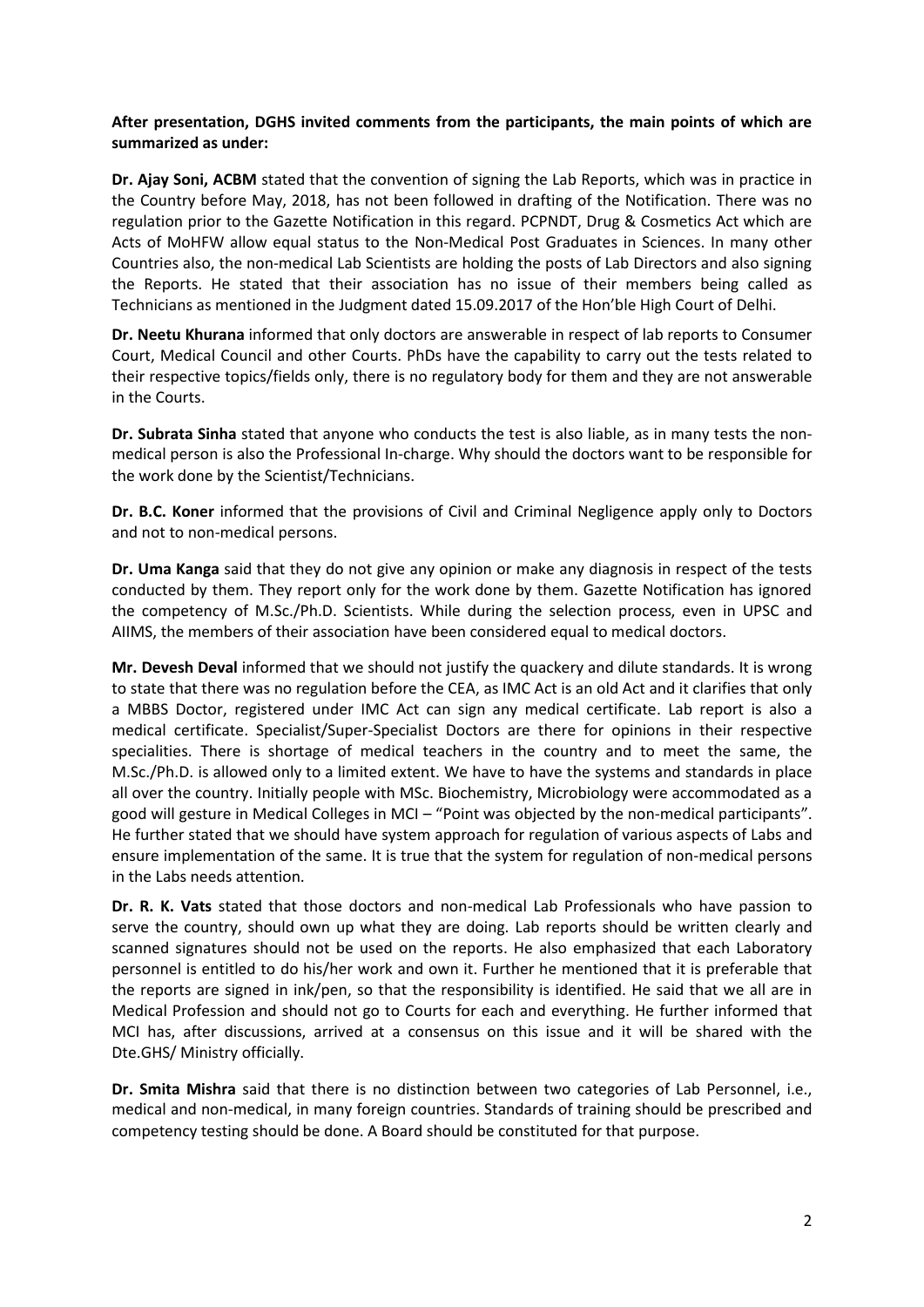**Dr. V.K. Gupta** stated that those who do M.Sc/Ph.D courses from Medical Colleges, are exposed to the patient care during their training and such non-medical personnel may be considered for allowing them to sign the lab reports.

**Dr. Rohit Jain** raised the point that independent signing by the non-medical persons shall be in violation of the Order of the Hon'ble Supreme Court of India and the Court had already dismissed a review petition in this regard. He further stated that every report needs interpretation and there is nothing like technical report in the medical field.

**Dr. Chand Wattal** stated that there is no term referred to as Technical Report in medical field, e.g., in tests like HIV Testing, where the report is given as either positive or negative, it has serious implications, if wrong reporting is done. Only a Doctor is competent to give such report, as a medical expert will issue such a report after reconfirming the test and post – test counseling. There is no technical report involved here.

**Dr. R.N. Tandon** said that Non-medical persons cannot be regulated under MCI, so if they are to be involved they should be brought under regulation by constituting a Council. There is no such report available about deficiency of doctors in the Country on the ground. He also mentioned that the qualified doctors are not getting jobs. Government is already allowing Non-MBBS doctors to get involved in Medical domain in full strength, which is hampering the carrier of MBBS Doctors. MBBS Doctor is responsible to the patient and answerable to authorities and Courts. The Government should consider the whole scenario, considering the benefits and welfare of the patients.

**Dr. Promila Gupta** raised an issue of shortage of Man Power and Infrastructure to check and countercheck each and every report for its authenticity. **Dr. Rohit Jain** replied that the ground of shortage of Man Power and Infrastructure is not admissible in a Court of Law. **Dr. B.C. Koner** stated that giving liberty to non medical persons to issue and sign the lab reports will lead to mushrooming of Labs run by unregulated personnel in the Country. A regulatory body is required before permitting non-medical persons.

**Dr. Ajay Soni,** said that they are ready to be regulated and they have already made a demand for creation of a Regulatory Council for the members of their associations. **Dr. N.K. Mehra** and **Dr. Uma Kanga** endorsed his view.

**Dr. Vandana Jain** stated that competency testing of laboratory personnel should be done like it is being done under NABL Accreditation Program.

**Dr. Vikas Manchanda** informed that the health workers are allowed to conduct tests after receiving intensive training, and ASHAs are conducting screening tests only. Further the health workers work under the supervision of Primary Health Center (PHC) Medical officer who is a MBBS doctor. Laboratory Science is an established branch of medicine and advancements in this field are happening every day. There is no term like technical report and Lab report is only of one type, which contains interpretation. The report, like urine culture, has to be reported in the context of patient and antibiotic sensitivity is required to be tested as per the organisms grown on culture. Only medical doctors possess such knowledge. Similarly, simple test like Haemoglobin has to be reported in terms of counts of RBCs, WBCs. M.Sc./Ph.Ds are trained only in a focused area and have no exposure to patient care. First a system of certification and regulation should be developed before including the non-medical personnel.

**Dr. Ritu Singh** stated that the Lab Reports have to be in co-relation with clinical condition of patients. MBBS should be made essential in Basic Laboratories.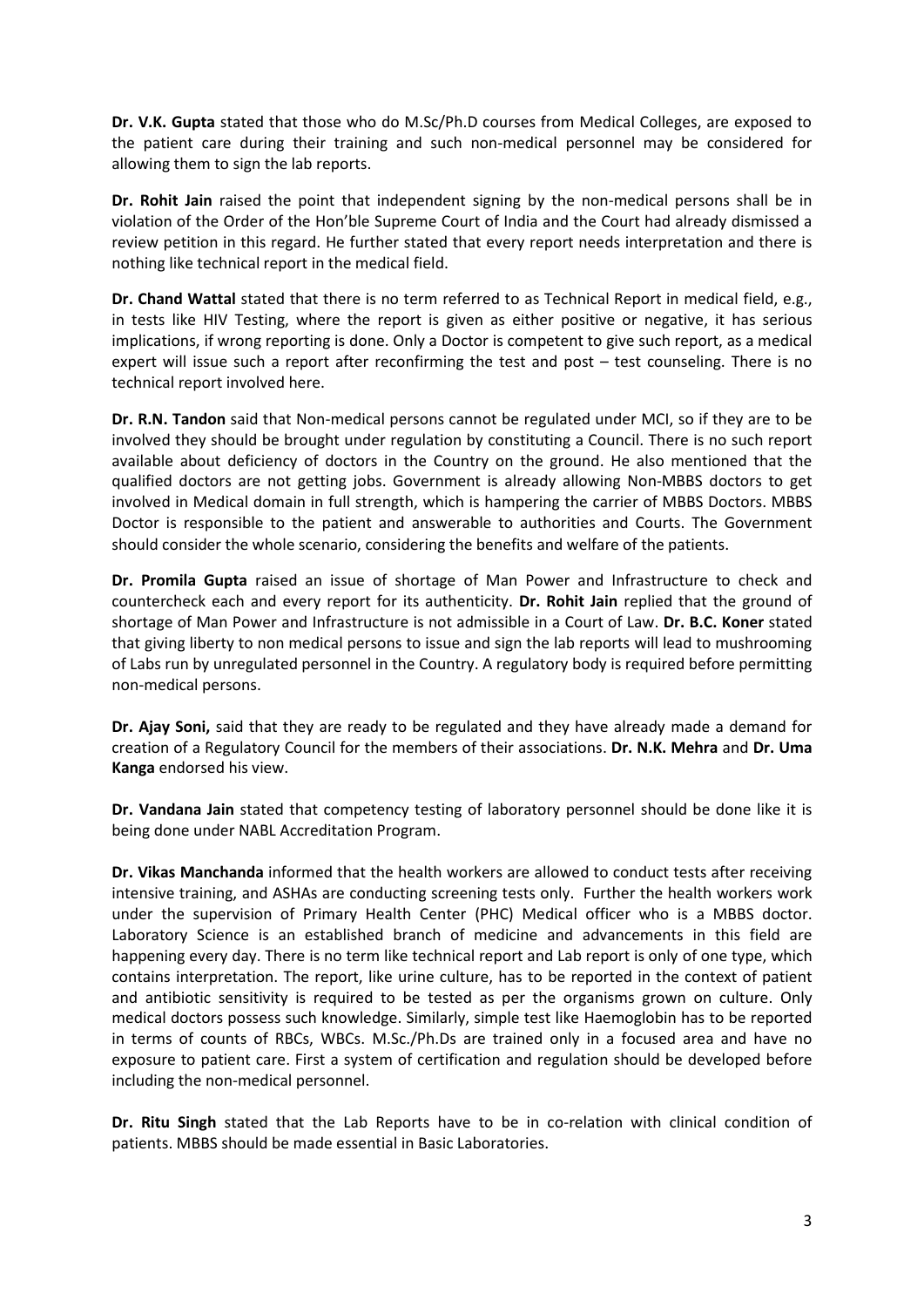**Dr. Subrata Sinha** said that by boycotting the Scientists with M.Sc./Ph.Ds Qualification, progress of Laboratory Science will stop, as only Scientists bring about advancements in the field.

**Dr. K.L. Ramesh** informed that in NCDC and Vector Borne Program, non-medical laboratory scientists are signing the lab reports. He was also earlier HOD of Biochemistry Department of Dr. RML Hospital and in that capacity he was signing all the reports despite being from non-medical background. No issue of wrong reporting arose at any point of time, during his tenure at Dr. RML Hospital, New Delhi.

**Principal Consultant, Dr. Promila Gupta** concluded the meeting with a request to the participants to send their additional comments, if any, by  $17<sup>th</sup>$  January, 2020 positively.

The meeting ended with a vote of thanks to the Chair and participants.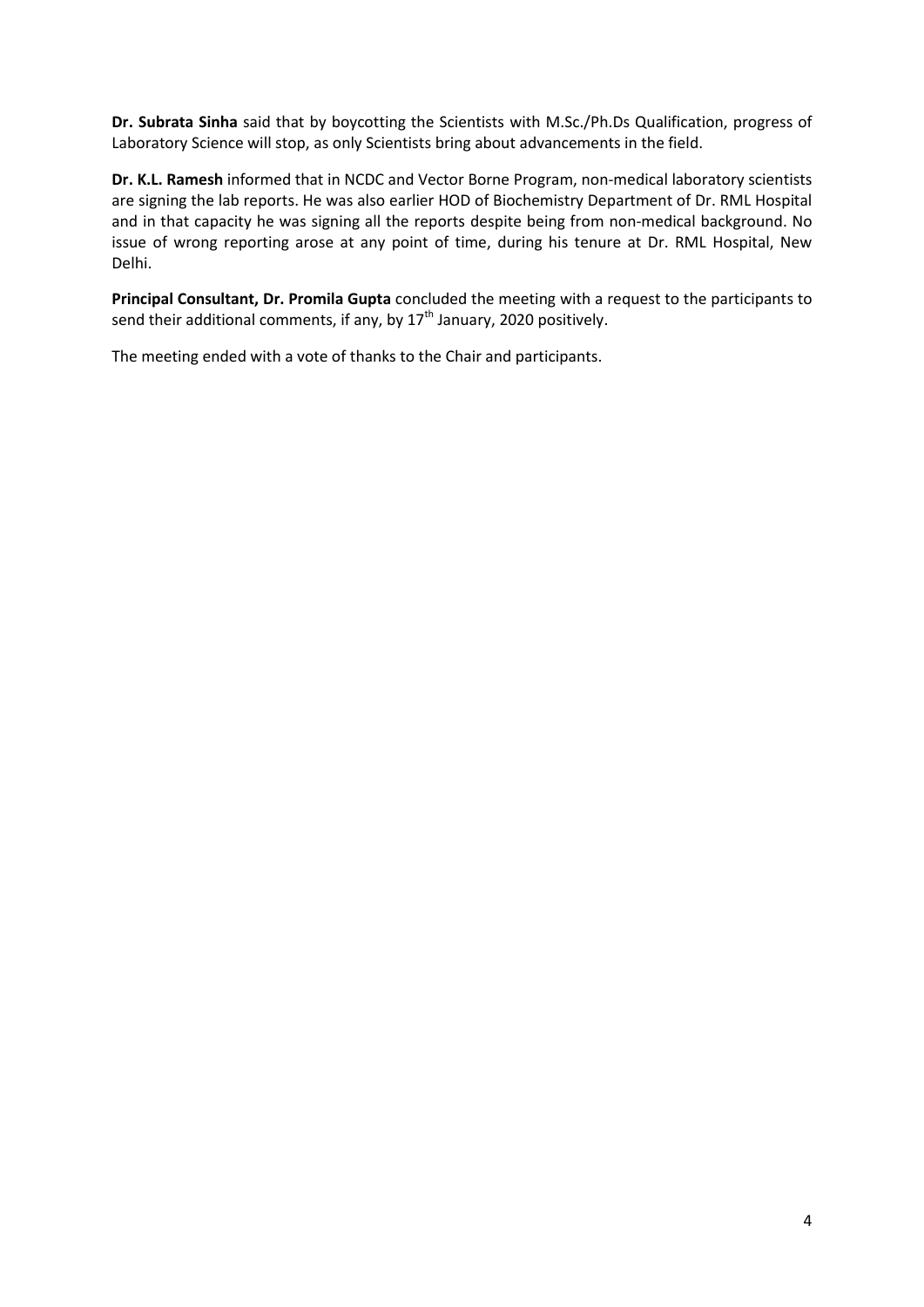## **LIST OF PARTICIPANTS**

| S.No.                                  | <b>Name</b>                | <b>Designation</b>                                                                            | <b>Address</b>                                                                | E-mail                      |  |  |  |
|----------------------------------------|----------------------------|-----------------------------------------------------------------------------------------------|-------------------------------------------------------------------------------|-----------------------------|--|--|--|
| MoHFW / DGHS/ MCI                      |                            |                                                                                               |                                                                               |                             |  |  |  |
| 1.                                     | Dr. Rajiv Garg             | <b>DGHS</b>                                                                                   | Dte.GHS                                                                       | dghs@nic.in                 |  |  |  |
| 2.                                     | Dr. R.K Vats               | SG, MCI                                                                                       | <b>MCI</b>                                                                    | Secy-mci@nic.in             |  |  |  |
| 3.                                     | Dr. Promila<br>Gupta       | <b>Principal Consultant</b>                                                                   | Dt. GHS                                                                       | Gupta.promila@nic.in        |  |  |  |
| 4.                                     | Dr. Anil<br>Manktala       | DDG (P)                                                                                       | Dte. GHS                                                                      | anil.manak@nic.in           |  |  |  |
| 5.                                     | Dr. Anil Kumar             | Addl.DDG                                                                                      | Dte.GHS                                                                       | dr.anilkumar@nic.in         |  |  |  |
| 6.                                     | Mr. Devesh<br>Deval        | Director (ME)                                                                                 | <b>MoHFW</b>                                                                  | Deves.deval@nic.in          |  |  |  |
| 7.                                     | Ashish V Gawai             | DS (FR/MS)                                                                                    | <b>MoHFW</b>                                                                  | Av.gawai@nic.in             |  |  |  |
| 8.                                     | Dr. Smita<br>Mishra        | AC (KC)                                                                                       | <b>NACO</b>                                                                   | labservices3.naco@gmail.com |  |  |  |
| 9.                                     | Dr. Somenath<br>Karmakar   | Consultant SAG, TB<br>Division, MoHFW                                                         | 533-A, Nirman<br>Bhawan                                                       | Karmakars@rntcp.org         |  |  |  |
| <b>Representatives of Associations</b> |                            |                                                                                               |                                                                               |                             |  |  |  |
| 1.                                     | Dr. R.N. Tandon            | Past HSG, IMA                                                                                 | <b>IMA House ITO IP</b><br>Estate                                             | Hsg2016-18@gmail.com        |  |  |  |
| 2.                                     | Arjun Maitra               | <b>General Secretary</b><br><b>NMMTA</b>                                                      | Lucknow                                                                       | secretary@medicalmsc.org    |  |  |  |
| 3.                                     | Dr. Ajay Soni              | President, ACBM                                                                               | Nagpur                                                                        | As.acbm@gmail.com           |  |  |  |
| 4.                                     | Dr. Harsh<br>Vardhan Singh | <b>Biochemist ACBM</b>                                                                        | Delhi                                                                         | Hvsingh77@gmail.com         |  |  |  |
| 5.                                     | Dr. Uma Kanga              | Asst. Prof.                                                                                   | Dept. of<br>Transplant<br>Immunology &<br>Immunogenetics<br>AIIIMS, New Delhi | umakanga@hotmail.com        |  |  |  |
| 6.                                     | Prof. N.K.<br>Mehra        | <b>ICMR National Chair</b><br>and Ex-Dean, AllMS                                              | AllMS, New Delhi                                                              | narin.mehra@gmail.com       |  |  |  |
| 7.                                     | Dr. Chand<br>Wattal        | Chairman, Clinical<br>Microbiologists Sir<br>Ganga Ram Hospital<br><b>IAMM Representation</b> | Sir Ganga Ram<br>Hospital                                                     | chandwattal@gmail.com       |  |  |  |
| 8.                                     | Dr. Rohit Jain             | Secretary, Practicing<br><b>Pathologists Society</b>                                          | Jaipur, Rajasthan                                                             | funkyaarjay@yahoo.com       |  |  |  |
| 9.                                     | Dr. Pradeep Suri           | Executive Committee,<br><b>CAPP Association of</b><br><b>Practicing Pathologists</b>          | EPN, New Delhi                                                                | drsuri2001@gmail.com        |  |  |  |
| 10.                                    | Dr. Amit Singh             | <b>SR</b>                                                                                     | Dept. of<br>Microbiology<br>AIIMS, Bhopal                                     | amitsingh.aiims@gmail.com   |  |  |  |